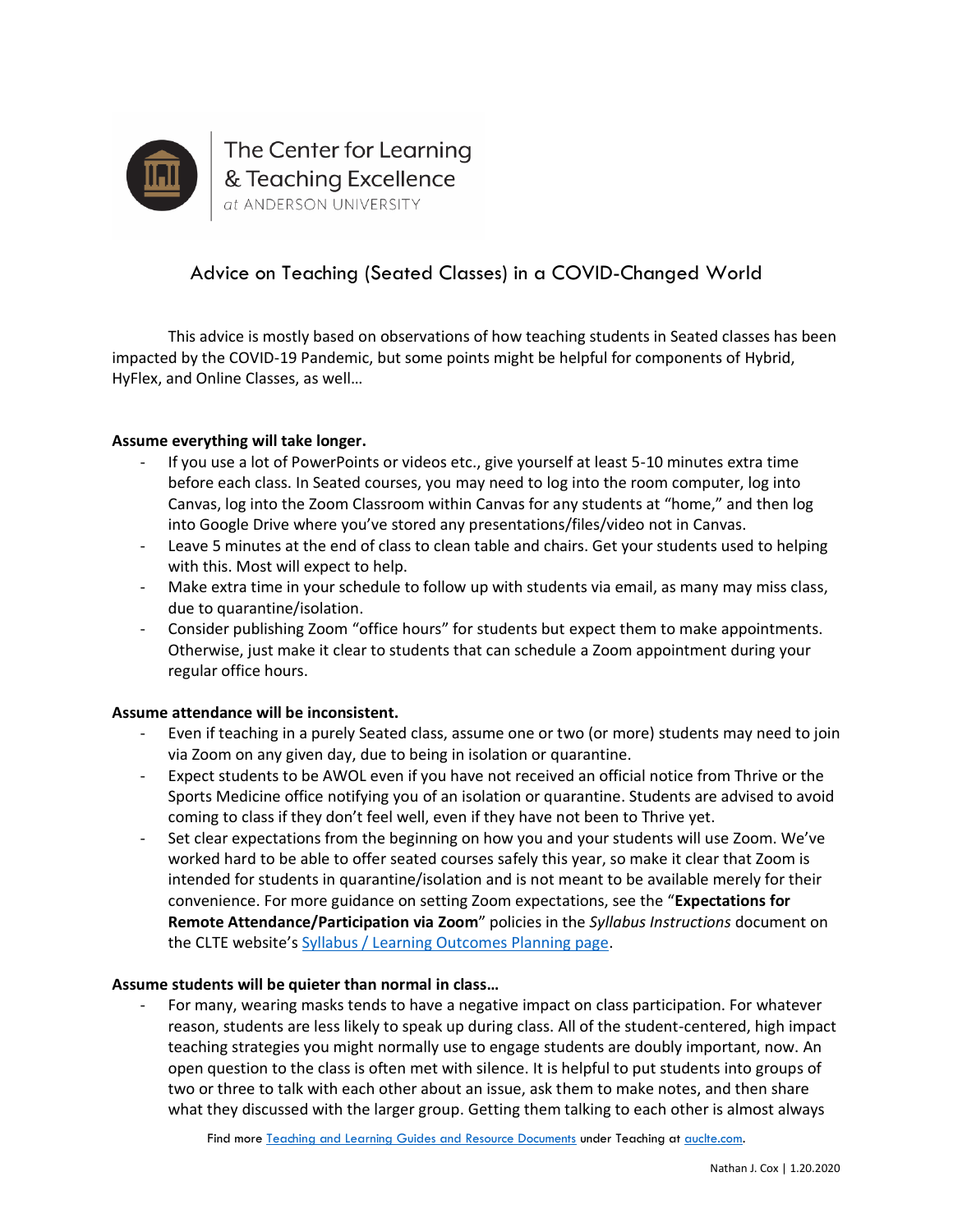necessary before they are comfortable/willing to talk to the whole class. Anything you can do to get them talking early in each class meeting will be helpful. The psychological impact of masks surprised many, but it is significant, but perhaps more so for Freshmen.

- In large groups, it is difficult to hear some students through their masks, and it is often difficult to even tell who is speaking. It may be helpful to implement some basic hand signs. For example, ask them to raise their hands slightly when speaking, ask them to hold up one finger when they have a question, ask them to hold a closed fist when they completely don't understand something, etc. This can be useful with groups in Zoom who didn't want to speak up and interrupt, but it can also be helpful in face-to-face classes when difficult tell who is talking at first.
- It is very hard to "read the room," when you can't see  $\frac{2}{3}$  of each student's face. Being very specific with questions and asking individuals what they think is helpful. Again, the usual tactics are helpful, but just more of them – more effort, more patience, and more coaching seem to be needed.
- You might consider using something like [Poll Everywhere](https://www.polleverywhere.com/) or [Kahoot!](https://kahoot.com/) to engage students in some anonymous q&a. Results can be live on the screen for all to see. Since Poll Everywhere runs on the web, even those participating via Zoom can use it live with the class. Using just one or two questions once or twice in a class meeting is sometimes a good way to get the perspectives of everyone in the room, rather than just the one or two you can get to speak up.

## **If you have a lot of students out of class, and "present" via zoom…**

- Encourage students to turn on their cameras. This is difficult to enforce, but you can encourage and incentivize them to have their cameras on.
- Sound quality is often a bigger issue, in some rooms. This is particularly difficult for discussions. All the students on Zoom can hear you, as you will be near the microphone/speaker, and all of the students present in the room can hear someone clearly when they speak from Zoom, but students on Zoom will often have a difficult time hearing comments and questions from students in the room. Get used to repeating student comments and questions for the whole group, so everyone on Zoom can hear, as well.
- Test the technology in the room a couple of times and get comfortable with it. Have one or two people join via Zoom to see how it looks/feels. Trade places and have a colleague in the room, while you go to another room or floor and join, so you can get used to how class looks and feels to a student at home.
- Consider assigning "Zoom buddies," so each student at home has a direct contact with a student in the classroom. If the student at home misses something, they can message with the student in class or ask the student in class to pose a question or comment to you or the group. (This can fragment the attention of students in the classroom, though.)
- Consider having students who are present take turns being your "assistant" for the day on Zoom. They can join the Zoom session from within the classroom, but *not* join the audio call, and then turn down their sound and mute themselves, so there is no audio feedback loop with the speaker and mic in the room. This person can monitor the chat and raise questions from the Zoomers at home. This frees you up to avoid being distracted by the chat while helping to make sure you don't miss anything. In a small group, it is perhaps better to just make it clear to the Zoomers that they should not bother with the chat and should feel free to speak up.

#### **Other thoughts…**